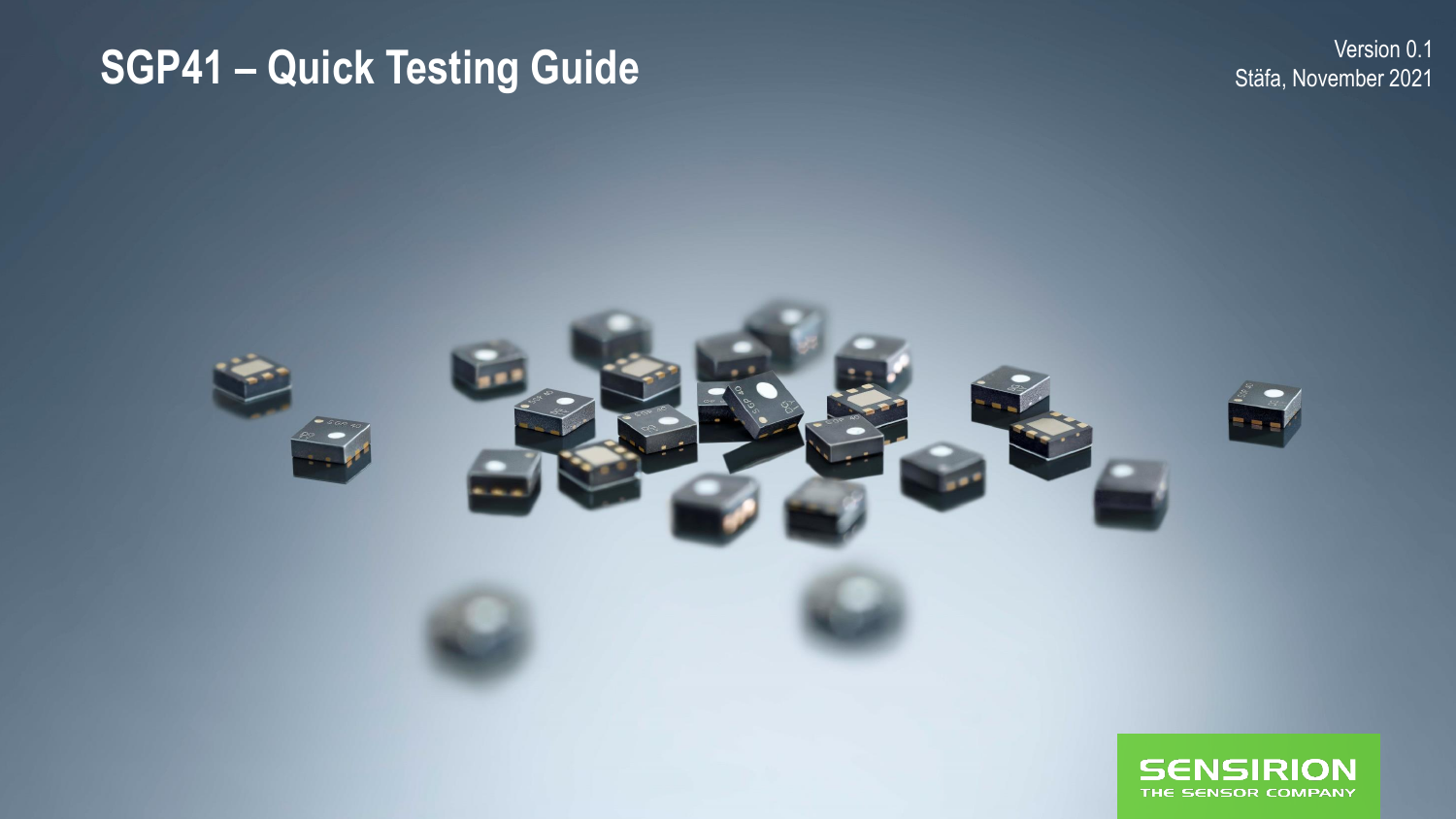#### **Setup**

The goal of this quick testing guide is to enable any customer to verify that their Sensirion SGP41 sensors are performing according to specifications. Using only common household items we can create a local environment of oxidizing gases that will be sufficient to reach this goal.

#### **Required items**

- 1 small container able to cover the sensors
- $\blacksquare$  1 lighter  $(1)$
- **Either Sensirion SGP41 sensors or SEK-SVM4x EvalKit and Control Center [Software](https://www.sensirion.com/de/controlcenter/) (running on any** conventional computer), also see <sensirion.com/my-sgp-ek>

*required time:* 6 hours

Safety disclaimer: …

(1) An electric arc lighter was used here, but any lighter should work

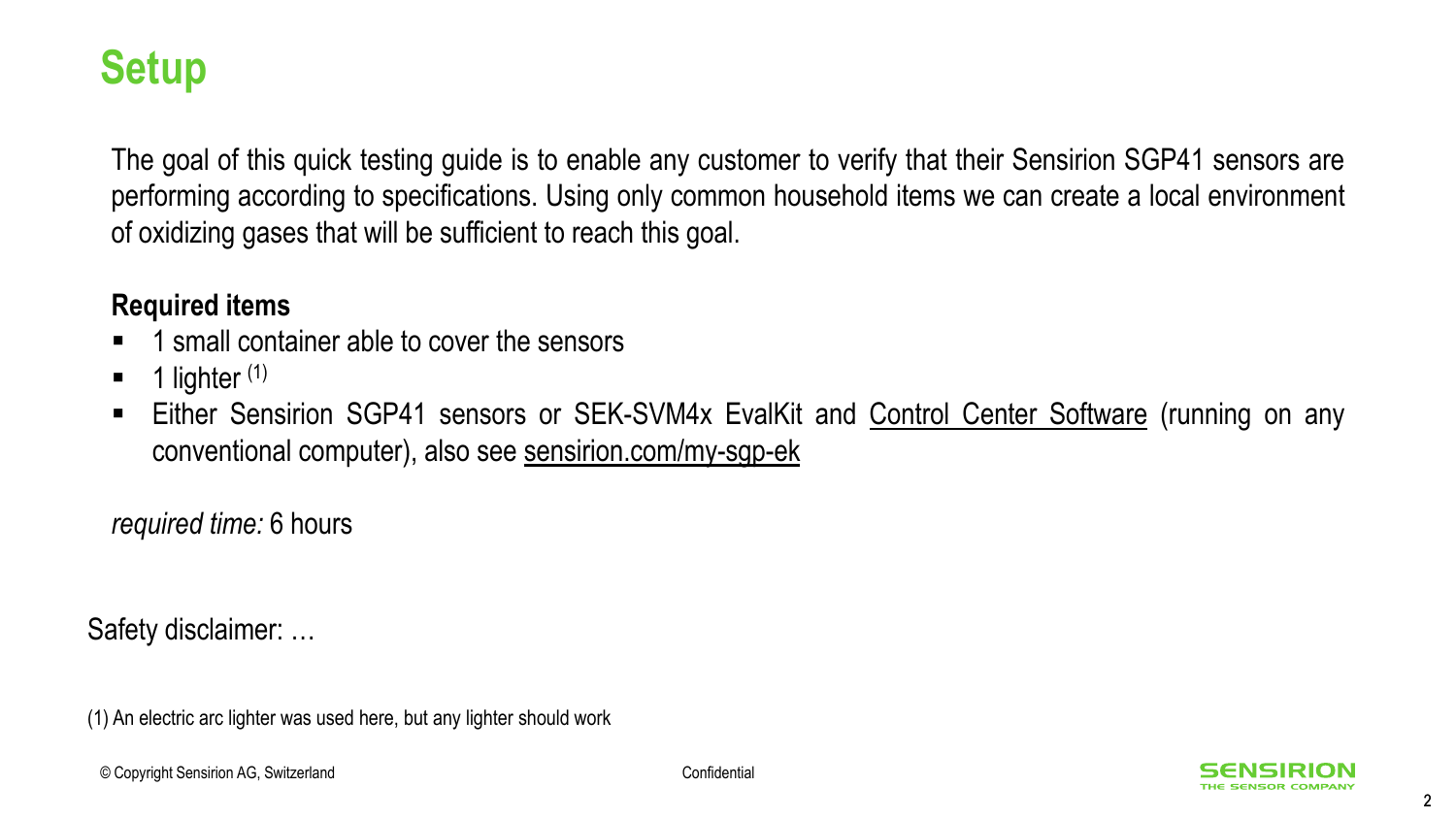### **Step one: table top experiment**

We want to expose the sensors to an elevated concentration of NOx. Start the measurement using Sensirion Control Center.

- 1. Fix the sensors / modules on a table and expose them to ambient air for about 60 min---this will be the reference air absent any NOx concentration
- 2. Turn on your lighter and hold the flame under your small container for about 10 s. Combustion processes generate NOx: if the container is small enough, concentrations of ~100ppb and higher can easily be reached (\*)
- 3. Cover the sensors with the container and wait for a minute or two
- 4. Uncover the sensors
- 5. Repeat steps 2 -4 after waiting for 5 hours

3. (\*) if the concentration seems to be too low to register on the sensors, simply increase the time you hold the burning lighter under the container and/or decrease the container size.







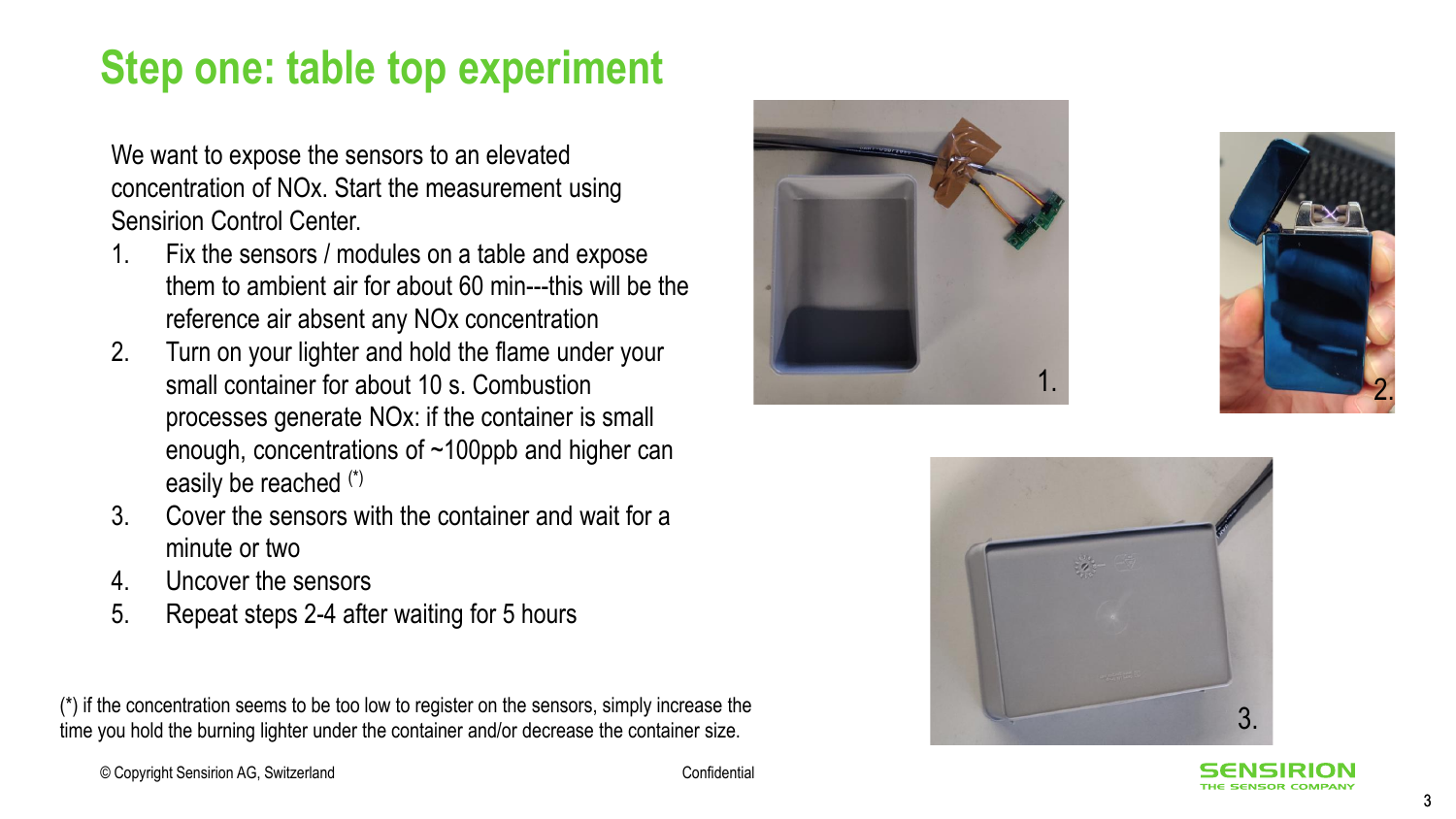### **Step two: evaluation**

The result should look something like this: two distinct peaks 1h and 6h after the start of the experiment, respectively

Note: why first peak is smaller…



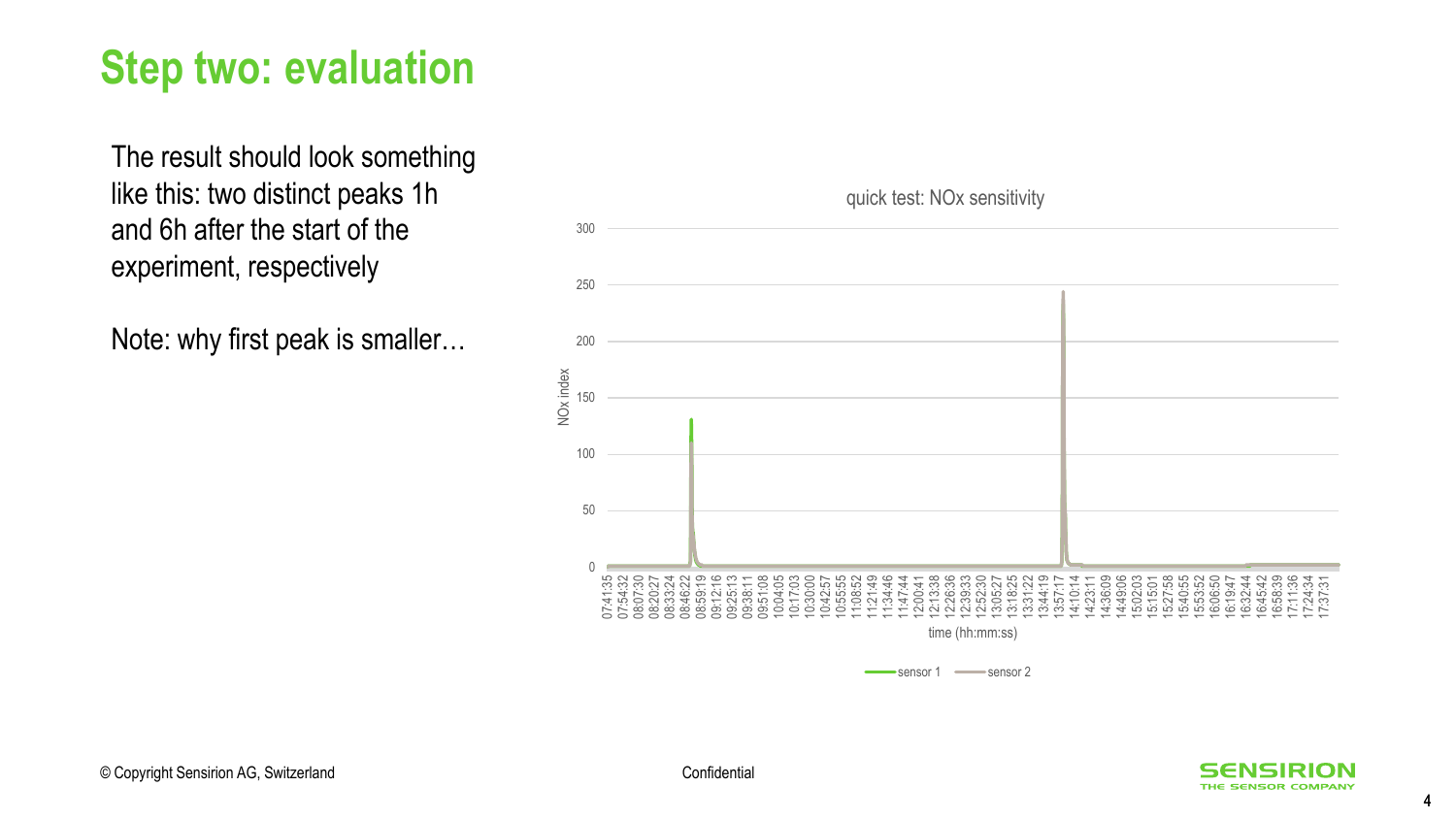#### **Step two: evaluation**

By zooming into an individual peak we can assess the device-to-device variation